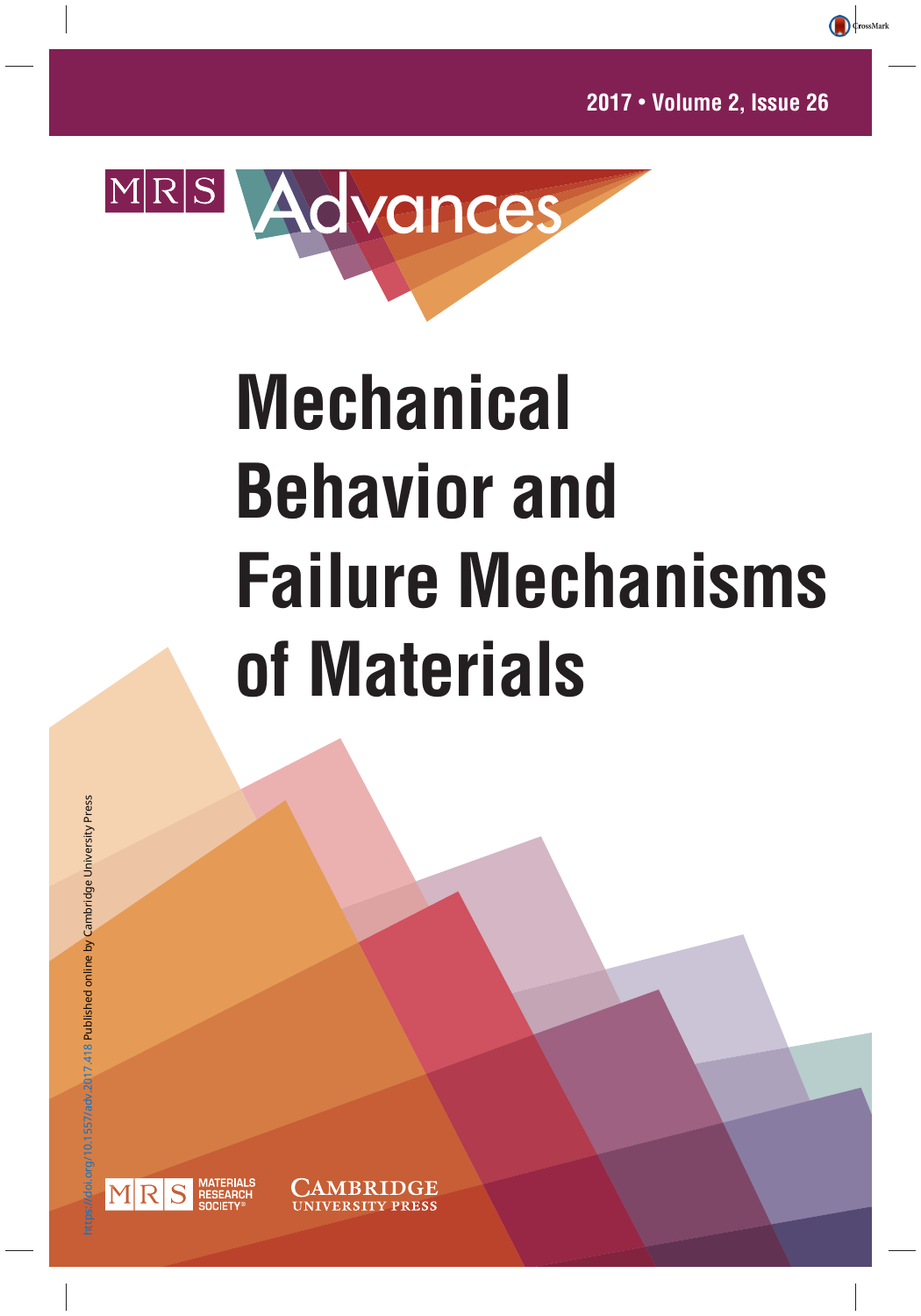### **MRS Advances: Mechanical Behavior and Failure Mechanisms of Materials**

**Associate Editor:**  Marian Kennedy, *Clemson University*

#### **Principal Editors:**

John J. Lewandowski, *Case Western Reserve University* Timothy J. Rupert, *University of California, Irvine*

#### **MRS Advances Editorial Board:**

**Editor-in-Chief**: David F. Bahr, *Purdue University* Asa Barber, *University of Portsmouth, United Kingdom* Meenakshi Dutt, *Rutgers University* Elizabeth L. Fleischer, *Materials Research Society*

Marian Kennedy, *Clemson University* Marilyn L. Minus, *Northeastern University* Roger J. Narayan, *University of North Carolina/North Carolina State University*  Jeremy Theil, *Mountain View Energy*

#### **Materials Research Society Editorial Office, Warrendale, PA:**

Ellen W. Kracht, *Publications Manager* Susan Dittrich, *Journals Editorial Assistant* Kirby L. Morris, *Journals Production Assistant* Eileen M. Kiley, *Director of Communications*

#### **Disclaimer**

Authors of each article appearing in this Journal are solely responsible for all contents in their article(s) including accuracy of the facts, statements, and citing resources. Facts and opinions are solely the personal statements of the respective authors and do not necessarily represent the views of the editors, the Materials Research Society, or Cambridge University Press.

*MRS Advances* (EISSN: 2059-8521) is published by Cambridge University Press, One Liberty Plaza, Floor 20, New York, NY 10006 for the Materials Research Society.

**Copyright © 2017, Materials Research Society.** All rights reserved. No part of this publication may be reproduced, in any form or by any means, electronic, photocopying, or otherwise, without permission in writing from Cambridge University Press. Policies, request forms and contacts are available at: http://www.cambridge.org/rights/permissions/permission.htm. Permission to copy (for users in the USA) is available from Copyright Clearance Center at: http://www.copyright.com,  $\sum_{n=1}^{\infty}$ email: info@copyright.com.

#### **Purchasing Options:**

*Premium Subscription*- Premium Subscription includes current subscription and one year's lease access g Fremum Bubscription 1 Fernant Bubberg Box 1948.<br>The full MRS Online Proceedings Library Archive for \$7,219.00 / £4,888.00 / €6,647.00. *Subscription*-Subscription with perpetual access to the content subscribed to in a given year, including three years  $\frac{1}{6}$  of back-file lease access to content from the MRS Online Proceedings Library Archive. The price for a 2017 subscription is \$3,019.00 / £1,948.00 / €2,625.00. *MRS Members*- Access to *MRS Advances*  $5$  is available to all MRS members without charge.

#### **Contact Details:**

For all inquiries about pricing and access to *MRS Advances*, please get in touch via the following email addresses: online@cambridge.org (for the Americas); library.sales@cambridge.org  $\frac{1}{6}$ (for UK, Europe, and rest of world).

#### **cambridge.org/adv**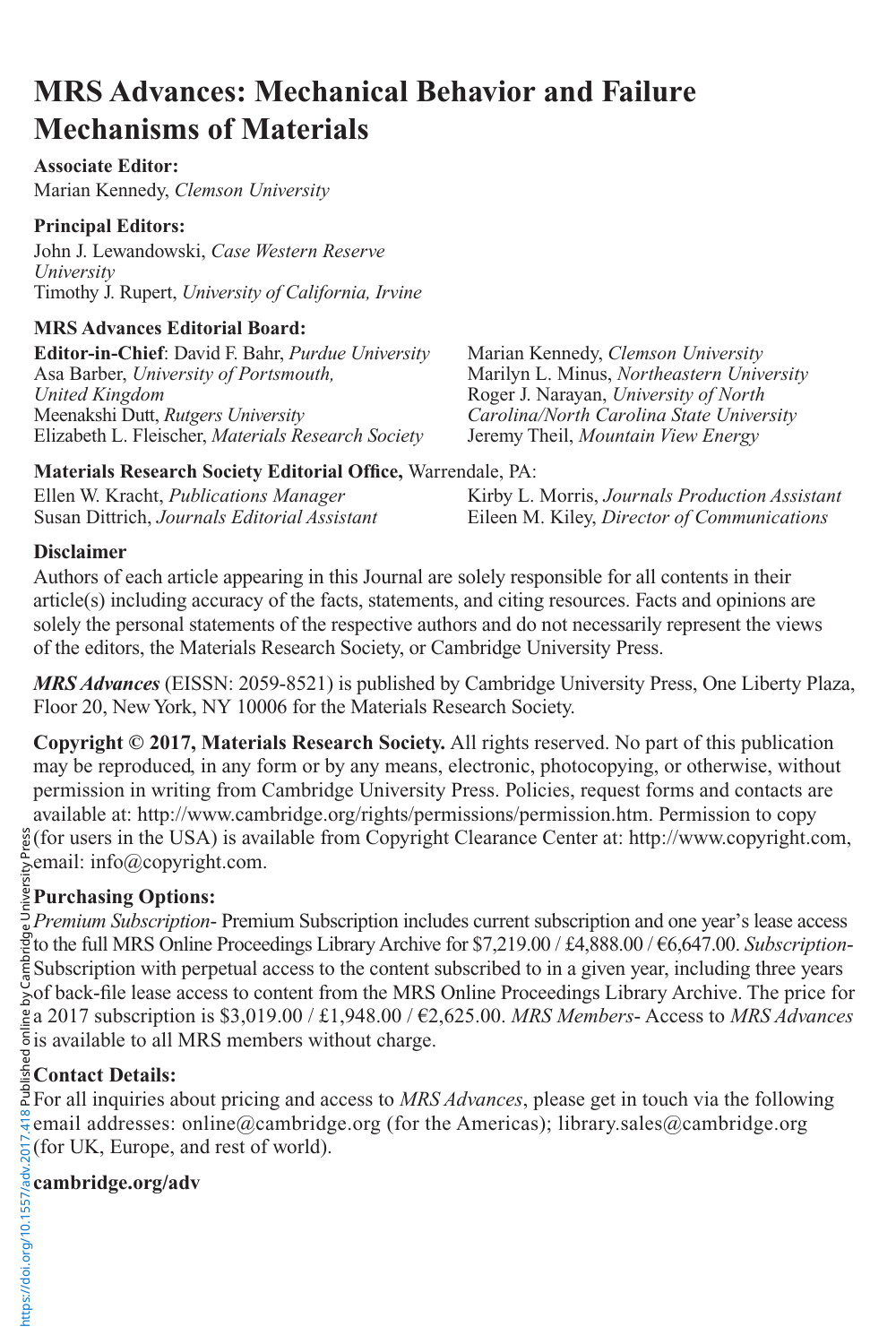## **CONTENTS**

| <b>Evaluation of Microstructure Formation and Phase Equilibria</b><br>Yoshisato Kimura, Hiroaki Otani,<br>Ayaka Mori, and Yaw-Wang Chai                                                                                                         |
|-------------------------------------------------------------------------------------------------------------------------------------------------------------------------------------------------------------------------------------------------|
| Solid State Manufacture of High Entropy Alloys-preliminary<br>$\ldots$ 1375<br>Studies<br>M.B.D. Ellis and G.R. Doughty                                                                                                                         |
| Processing Parameter, Microstructure and Hardness of Ni Base<br>Intermetallic Alloy Coating Fabricated by Laser Cladding 1381<br>Takeshi Okuno, Yasuyuki Kaneno,<br>Takuto Yamaguchi, Takayuki Takasugi,<br>Satoshi Semboshi, and Hideki Hagino |
| Porous Ti-Al Intermetallic Based Alloys Fabricated by Pressure-<br>sintering Elemental Powders with a Space Holder Powder $\dots \dots \dots$ 1387<br>Naoki Takata, Keisuke Uematsu,<br>and Makoto Kobashi                                      |
| <b>Chemically Graded Fe-Al/steel Samples Fabricated by Laser</b><br>Saeid Lotfian, Gesa Rolink,<br>Andreas Weisheit, and Martin Palm                                                                                                            |
| Ordering and Disordering of $\beta/\beta$ -phase in $\gamma$ -TiAl Based Alloys<br>Victoria Kononikhina, Andreas Stark,<br>Weimin Gan, Andreas Schreyer,<br>and Florian Pyczak                                                                  |
| The Evaluation of The Composition Dependence of Fracture<br>Toughness of Al, Nb Alloys by Using Micro-size Fracture<br>Testing<br>Nobuhiro Matsuzaki, Ken-ichi Ikeda,<br>Seiji Miura, Nobuaki Sekido,<br>and Takahito Ohmura                    |